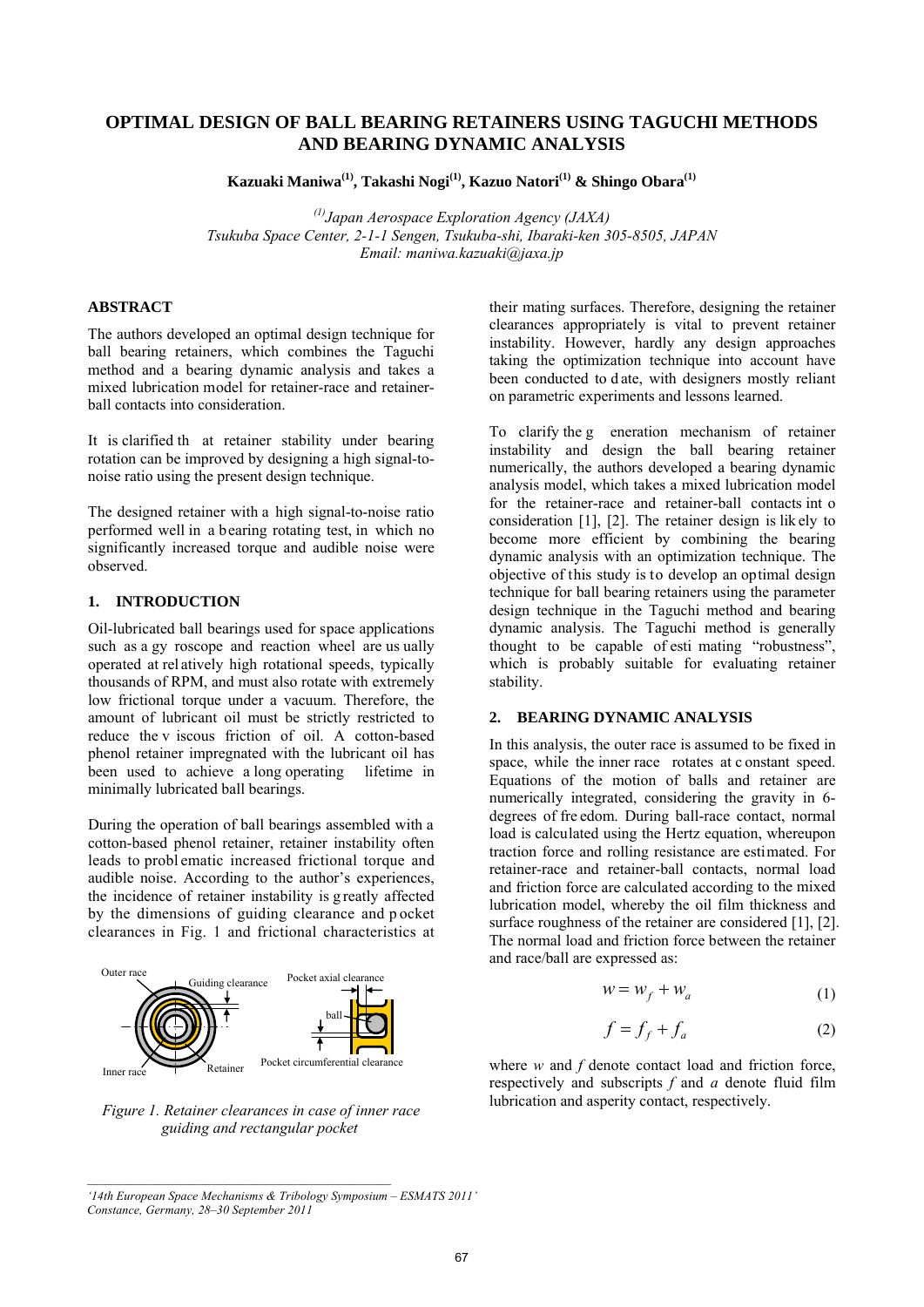The numerical analysis conditions are listed in Tab. 1. The targeted bearing is an angular contact ball bearing, with an inner diameter of 10 mm, outer diameter of 26 mm and width of 8 mm respectively. The bearing is assumed to be lub ricated with Multiply Alkylated Cyclopentane at a temperature of 40 ºC. A horiz ontal shaft at 1 G for the bearing attitude is app lied to simulate tests, on th e premise that the motion of the retainer is prone to fluctuate compared with ze ro gravity conditions [3].

| Bearing type        | Angular contact ball bearing   |  |  |
|---------------------|--------------------------------|--|--|
| Bearing size        | Inner diameter 10 [mm]         |  |  |
|                     | Outer diameter 26 [mm]         |  |  |
|                     | Width 8 [mm]                   |  |  |
| Number of balls     | 9                              |  |  |
| Rotational<br>speed | 5000 [RPM]                     |  |  |
| of inner race       |                                |  |  |
| Lubricant viscosity | 0.096 [Pa·s]                   |  |  |
|                     | corresponding to<br>the        |  |  |
|                     | viscosity of<br>Multiply       |  |  |
|                     | Alkylated Cyclopentane at 40   |  |  |
|                     | $\rm ^{o}C$                    |  |  |
| Bearing attitude    | Horizontal shaft in 1 G        |  |  |
| Simulation time     | 6 [s] (corresponding to 500    |  |  |
|                     | revolutions of the inner race) |  |  |

*Table 1. Numerical analysis conditions* 

## **3. APPLICATION OF THE TAGUCHI METHOD**

In the parameter design of the Taguchi method, we identify the system output associated with the design concept and set control factors and noise factors for a robust design. Noise factors result in the output variation of the system used to evaluate robustness.

In this study, the mean of th e retainer translational velocity is assumed to be an output in the Taguchi method to eva luate the retainer stability, because the retainer translational velocity is sen sitive to whether retainer instability occurs. The retainer translational velocity *v* is expressed as

$$
v = \sqrt{v_x^2 + v_y^2 + v_z^2}
$$
 (3)

where subscript *x* corresponds to axial direction and subscripts *y* and *z* correspond to the radial direction in an inertial coordinate system.

We selected eight parameters as Taguchi method control factors, the factors and levels of which are shown in Tab. 2. The retainer-race and the retainer-ball clearances, the oil film thickness and the surface thickness and t he surface roughness of the retainer are chosen as control factors. The oil film thickness is usually determined by the initial amount of supplied oil and operating conditions such as rotational speed and preload. In the present design technique, the oil film thickness is selected as a

control factor to evaluate its effect on retainer stability. A rectangular pocket shape was selected in this study, because a rectangular pocket shape was presumed to be more advantageous in terms of stabilizing retainer behavior than the circular pocket shape already reported in [1].

As shown in Tab. 3, slight changes in the oil film thicknesses were gi ven to the gui ding land and t he pockets as noise factors. For exam ple, the state where both oil film thicknesses decrease to 0.9 times the nominal level corresponds to N1. To investigate eight kinds of control factors, an orthogonal array  $\overline{L}_{18}$  shown in Tab. 4 was selected. Namely, a total of  $72 (= 18 \times 4)$ noise factors) cases of numerical analyses were conducted, whereupon the si gnal-to-noise (S/N) ratio and sensitivity in the case o f nominal-the-best

*Table 2. Control factors* 

| Control factors                       | Level |   |   |  |  |
|---------------------------------------|-------|---|---|--|--|
|                                       |       | 2 | 3 |  |  |
| A Preload                             | S     | L |   |  |  |
| <b>B</b> Guiding clearance            | S     | M | L |  |  |
| C Pocket axial clearance              | S     | M | L |  |  |
| D Pocket circumferential<br>clearance | S     | M | L |  |  |
| E Guiding land oil film<br>thickness  | S     | M | L |  |  |
| F Pocket oil film thickness           | S     | M | L |  |  |
| G Guiding land surface<br>roughness   | S     | M | L |  |  |
| H Pocket surface roughness            | S     | М |   |  |  |

S: small, M: middle, L: large

*Table 3. Noise factors* 

| Noise factors           |     | N2 N3 |    | N4 |
|-------------------------|-----|-------|----|----|
| E Guiding land oil film | 0.9 | 0.9   | 11 |    |
| thickness               |     |       |    |    |
| F Pocket oil film       | 09  |       | 09 | 11 |
| thickness               |     |       |    |    |

*Table 4. Orthogonal array L18*

| No.                     | A                       | B               | $\mathcal{C}$ | D | E | F | G                       | H                       |
|-------------------------|-------------------------|-----------------|---------------|---|---|---|-------------------------|-------------------------|
| $\,1\,$                 | $\mathbf 1$             | 11              | 11<br>n       |   |   |   | $\,1\,$                 | $\mathbf{1}$            |
| $\overline{\mathbf{c}}$ | $\mathbf{1}$            | 12              | 222           |   |   |   | $\overline{\mathbf{c}}$ | $\overline{c}$          |
| $\overline{\mathbf{3}}$ | $\mathbf{1}$            | $\overline{13}$ | 333           |   |   |   | $\mathfrak{Z}$          | 3                       |
| $\overline{4}$          | $\mathbf{1}$            | 21              | 122           |   |   |   | 3                       | 3                       |
| 5                       | $\mathbf{1}$            | $\overline{22}$ | 233           |   |   |   | $\mathbf{1}$            | $\mathbf{1}$            |
| 6                       | $\mathbf{1}$            | 23              | 3 1 1         |   |   |   | $\overline{c}$          | $\overline{c}$          |
| 7                       | $\mathbf{1}$            | 31              | 2 1 3         |   |   |   | $\overline{c}$          | 3                       |
| 8                       | $\mathbf{1}$            | 32              | 3 2 1         |   |   |   | 3                       | $\mathbf{1}$            |
| 9                       | $\mathbf{1}$            | 33              | 132           |   |   |   | $\mathbf 1$             | $\overline{c}$          |
| 10                      | $\overline{2}$          | 11              | 332           |   |   |   | $\overline{c}$          | $\,1$                   |
| 11                      | $\overline{2}$          | 12              | 113           |   |   |   | 3                       | $\overline{c}$          |
| 12                      | $\overline{c}$          | $\overline{13}$ | 221           |   |   |   | $\mathbf{1}$            | $\overline{\mathbf{3}}$ |
| 13                      | $\overline{c}$          | 21              | 231           |   |   |   | 3                       | $\overline{c}$          |
| 14                      | $\overline{c}$          | 22              | 312           |   |   |   | $\mathbf{1}$            | $\mathfrak{Z}$          |
| 15                      | $\mathbf{2}$            | 23              | 123           |   |   |   | $\overline{c}$          | $\mathbf{1}$            |
| 16                      | $\overline{\mathbf{c}}$ | 31              | 323           |   |   |   | $\mathbf 1$             | $\overline{c}$          |
| 17                      | $\overline{c}$          | $3\;2$          | 131           |   |   |   | $\overline{c}$          | 3                       |
| 18                      | $\overline{c}$          |                 | 33212         |   |   |   | 3                       | $\mathbf{1}$            |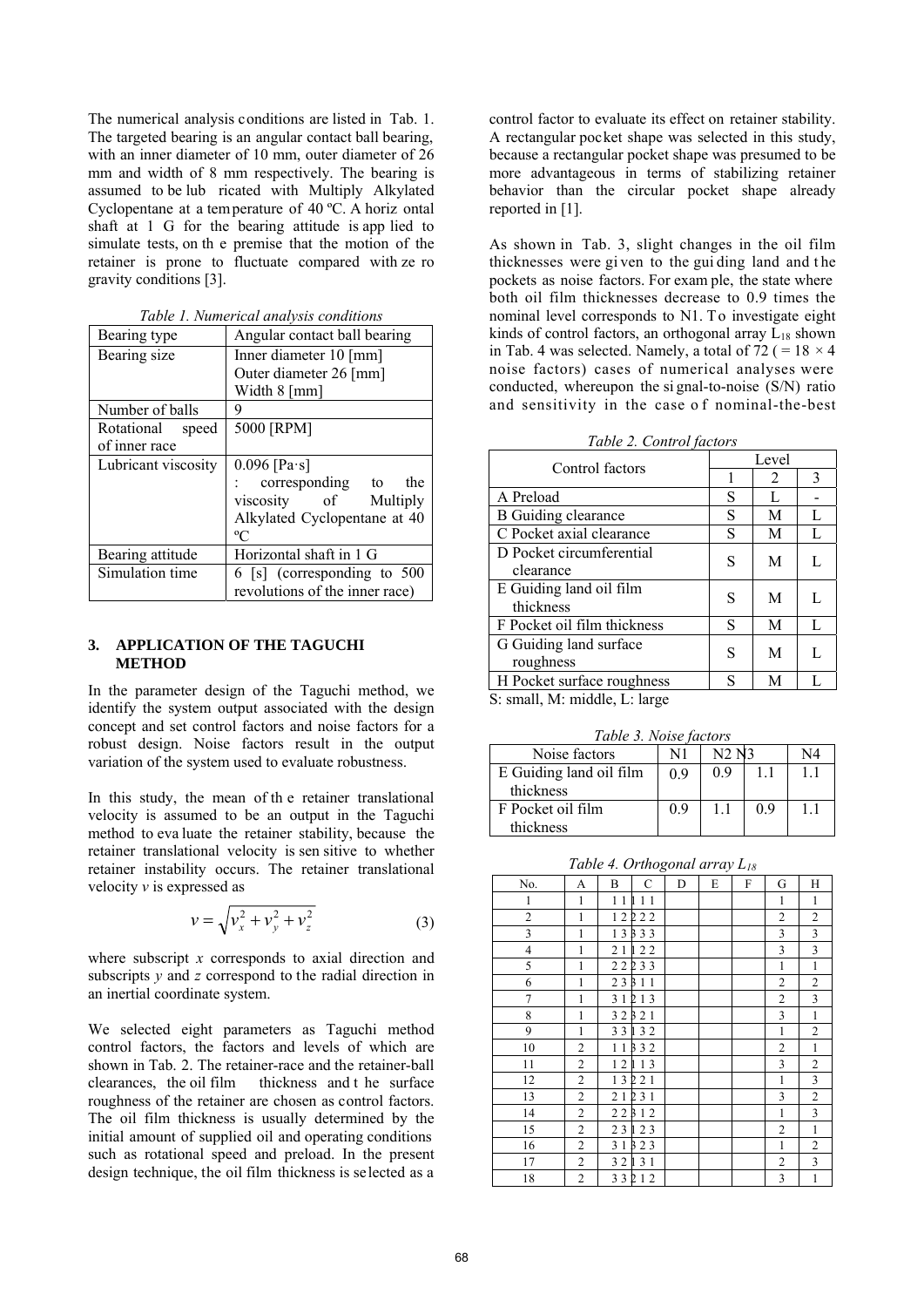characteristic were calculated from the num erical analysis results of 72 cases. The interpretations of the S/N ratio and sensitivity are as follows:

- (1) The higher the S/N ratio, the less the noise factors influence the retainer translational velocity, namely the greater the "robustness".
- (2) The lower th e sensitivity, the smaller the retainer translational velocity.

## **4. NUMERICAL ANALYSIS RESULTS**

Fig. 2 shows the numerical analysis results of the mean retainer translational velocity. The numbers in th e horizontal axis correspond to each analysis condition in the orthogonal array  $L_{18}$ . The high retainer translational velocity at number 10 is due to the retainer instability, whereas the retainer translational velocity at N2 of number 15 differs significantly from other noise



*Figure 2. Numerical analysis results of the mean retainer translational velocity* 



*Figure 3. Graphs of the factorial effects of the S/N ratio* 



*Figure 4. Graphs of the factorial effects of the sensitivity* 

conditions, namely poor "robustness".

Figs. 3 and 4 show graphs of the factorial effects of the S/N ratio and the sensitivity, respectively. From Fig. 3, the parameter that changes the S/N ratio in particular is the pocket oil film thickness (F) and the pocket surface roughness (H). The S/N ratio rises when the guiding clearance (B) increases and both pocket clearances (C and D) decline. Conversely, as sh own in Fig. 4, the parameter that particularly changes the sensitivity is the preload (A), th e pocket oil film thickness (F) an d the pocket surface roughness (H). Basically, the sensitivity can remain small when the S/N ratio is designed to be high.

Tab. 4 shows the levels of each control factor with the S/N ratio under optimal and worst co nditions. In addition, Tab. 5 shows results o f the prediction and confirmation of the gains. Gain here refers to the reference value, whereby the optimal condition shows the extent to which the S/N ratio and sensitivity have improved relative to the related condition. The related condition is assumed to be the worst condition of the S/N ratio in the present design technique. In general, if the results of confirmation correspond to the prediction in the gai n, the analysis re sults can be implemented with high reliability, namely "good repeatability". As for the S/N ratio gain, the prediction and confirmation differ by 9.8 dB from Tab. 5. The reason why a difference between the prediction and confirmation in the S/N ratio is generated can be explained by (1) interaction between the retainer clearances and the oil film thicknesses, and (2) the occurrence of retainer instability.

| Tuble 1. Optimal and worst conditions of the SATT tame |  |  |  |  |  |  |
|--------------------------------------------------------|--|--|--|--|--|--|
|                                                        |  |  |  |  |  |  |
| Optimal                                                |  |  |  |  |  |  |
| condition                                              |  |  |  |  |  |  |
| Worst                                                  |  |  |  |  |  |  |
| condition                                              |  |  |  |  |  |  |

*Table 4. Optimal and worst conditions of the S/N ratio* 

*Table 5. The prediction and confirmation of the gain* 

|                      |       | Prediction  | Confirmation    |             |  |
|----------------------|-------|-------------|-----------------|-------------|--|
|                      | S/N   | Sensitivity | S/N             | Sensitivity |  |
|                      | ratio |             | ratio           |             |  |
| Optimal<br>condition | 49.85 | $-39.78$    | 36.47 - 32.54   |             |  |
| Worst                | 2.90  | $-23.81$    | $-0.66$         | $-20.64$    |  |
| condition            |       |             |                 |             |  |
| Gain                 | 46.95 | $-15.97$    | $37.13 - 11.90$ |             |  |

Figs. 5 and 6 show the numerical analysis results of the retainer translational velocity and loci of the retainer center under optimal and worst conditions respectively. Under the optimal condition, the retainer translational velocity is low and stab le as shown in Fig. 5 (a), and the retainer shows pendulum-like motion at the bottom of the clearance circle according to the gravity in Fig. 6 (a). Conversely, under the worst condition, the retainer translational velocity is high and unstable as shown in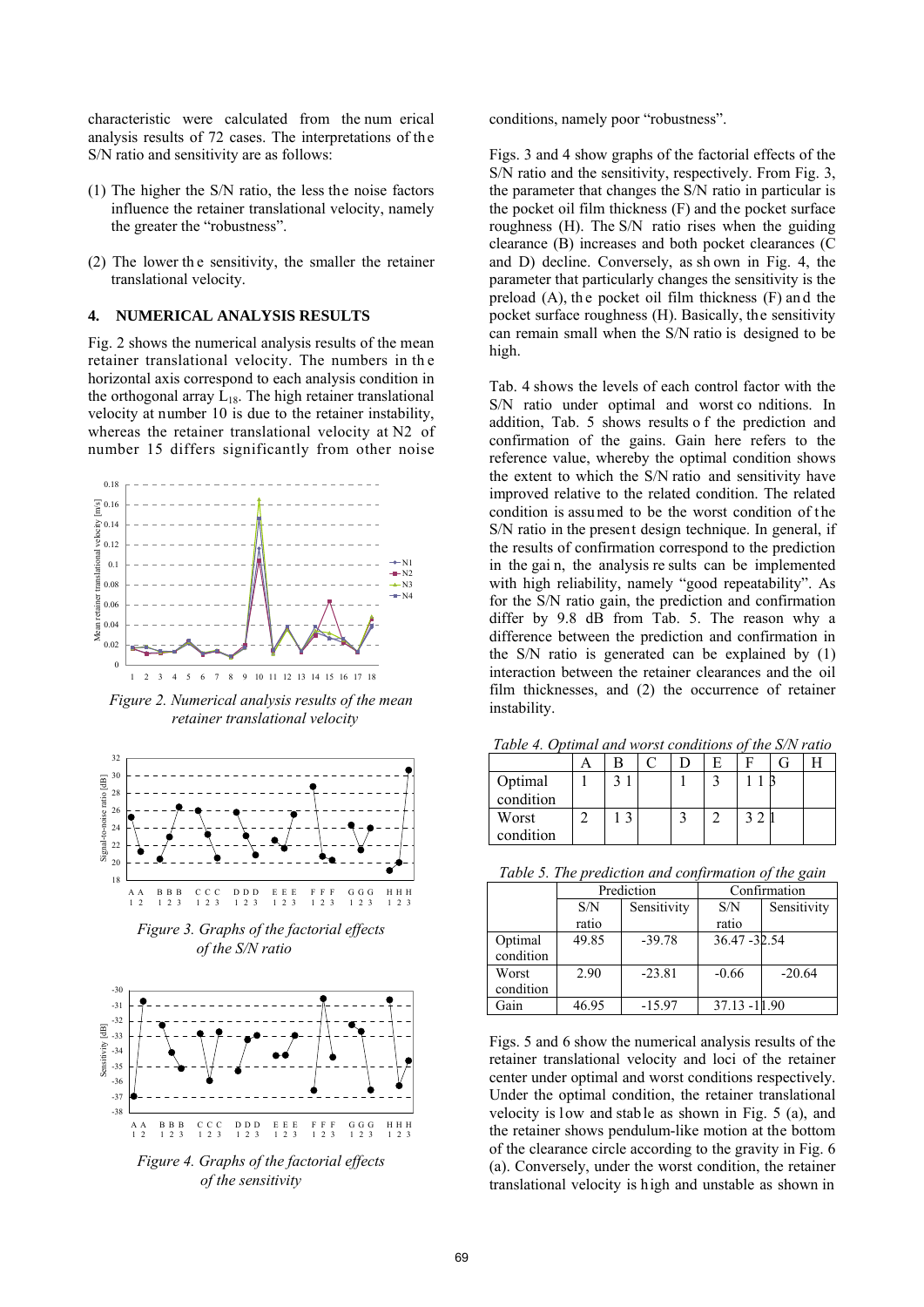Fig. 5 (b), and the retainer shows whirling motion in Fig. 6 (b), which is thou ght to indicate retainer instability. Fig. 7 shows the numerical analysis results of the frictional torque under optimal and worst conditions respectively. The increased fluctuation in frictional torque in Fig. 7 (b) is thought to be attributable to the increased contact load applied to the retainer-race and retainer-ball, induced by retainer instability. Although insufficient repeatability is obtained (variation of 9.8 dB in th e S/N ratio), th e numerical analysis results in Fig s. 5-7 are ju dged to indicate that the present design technique is effective in stabilizing the retainer behavior and improving the bearing frictional torque.



*(a) Optimal condition* 



*(b) Worst condition* 

*Figure 5. Numerical analysis results of the retainer translational velocity* 



*Figure 6. Numerical analysis results of loci of the retainer center* 



*(a) Optimal condition*



*(b) Worst condition*

*Figure 7. Numerical analysis results of the frictional torque* 

#### **5. BEARING ROTATING TEST**

To examine the stability of the designed retainer, a bearing rotating test was conducted.

## **5.1. Test Method**

The test bearing is an angular contact ball bearing with inner diameter of 10 mm, outer diameter of 26 mm and width of 8 mm, of equivalent size to that used for the numerical analysis. Two kinds of cotton-based phenol retainers were prepared: (1) type A, the pocket circumferential clearance of which is slightly s maller than level 1 in Tab. 2,  $(2)$  typ e B, the pocket circumferential clearance of which is sligh tly larger than level 3 in Tab. 2. The guiding and pocket axial clearances in types A and B are set to be level 2. Moreover, since retainer types A and B were fabricated and lubricated under equivalent conditions, their surface roughness and oil film thickness were considered almost similar. It is pre sumed from Fig. 3 that the S/N ratio of retainer type A is h igher than that of retainer type B.

Fig. 8 sh ows a photograph and schematic diagram of the bearing tester. A pair of test bearings set up in a vacuum chamber is rotated by the motor through the magnetic coupling. An axial load of ab out 29 N is applied to the test bearings by position preloading. The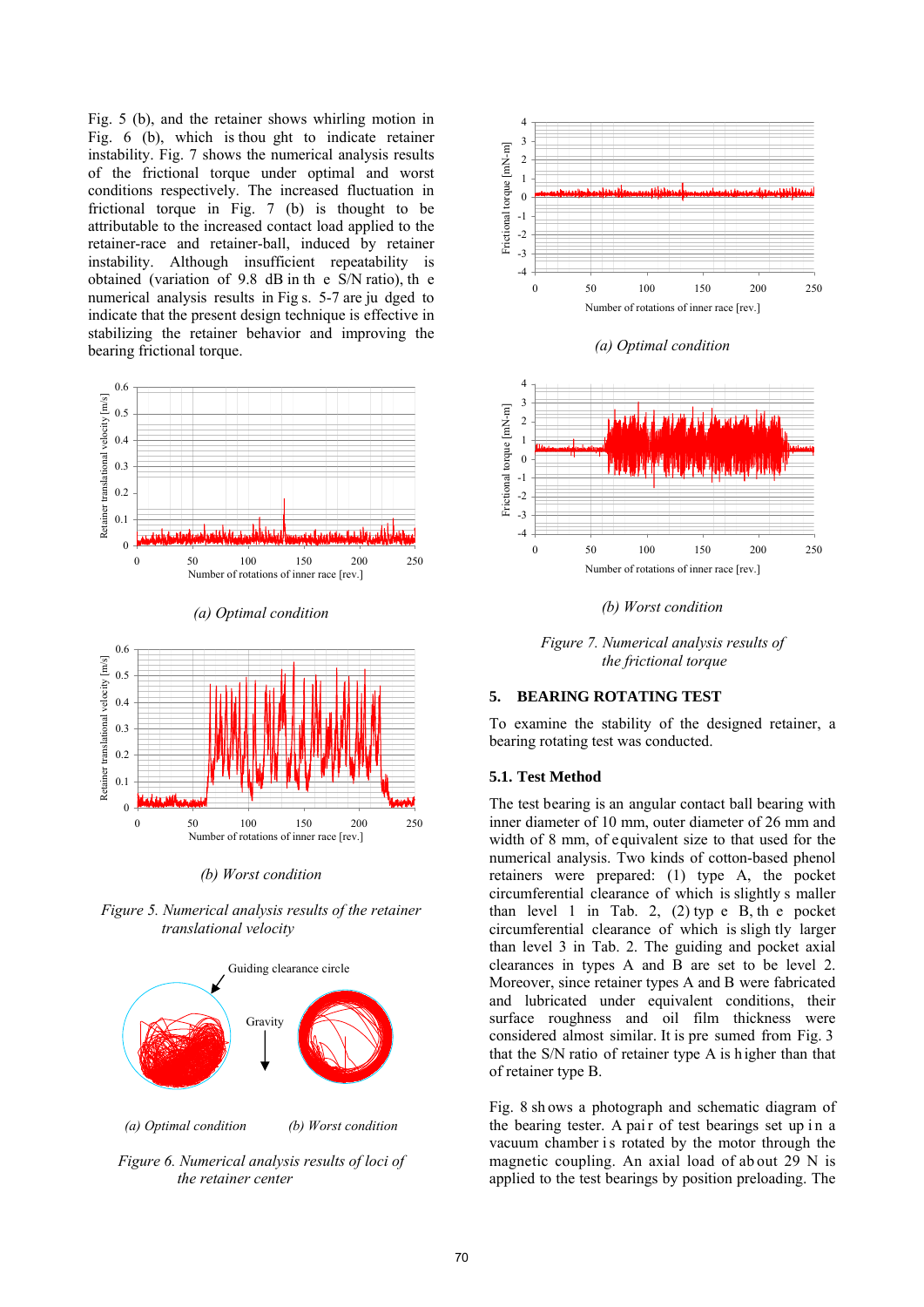frictional torque and temperature of the test bearings under rotation are measured with the load c ell and thermocouple, respectively. By circulating an ant ifreeze solution through the cooling shroud, the test bearings can be cooled to about -4 ºC. Tab. 6 shows the bearing rotating test co nditions. The bearing rotating tests were conducted at a rotational speed of 5000 RPM in three different environments. The low temperature environment (-4 ºC) was selected as the test environment, because the high lubricant viscosity meant retainer instability was con sidered likely to



*(a) Photograph* 



*Figure 8. Bearing tester* 

|  |  |  |  | Table 6. Bearing rotating test conditions |
|--|--|--|--|-------------------------------------------|
|--|--|--|--|-------------------------------------------|

| Rotational<br>speed | 5000 [RPM]                           |
|---------------------|--------------------------------------|
| of the inner race   |                                      |
| Lubricating oil     | Multiply Alkylated                   |
|                     | Cyclopentane (formulated)            |
| Environment         | (a) Atmospheric pressure (dry        |
| (pressure,          | nitrogen gas), room                  |
| temperature,        | temperature (22 $^{\circ}$ C), 24 hr |
| test duration)      | (b) Atmospheric pressure (dry        |
|                     | nitrogen gas), low                   |
|                     | temperature $(-4 °C)$ , 24 hr        |
|                     | (c) Vacuum pressure (less than       |
|                     | 100 Pa), room temperature            |
|                     | $(22 °C)$ , over 90 hr               |

occur. During the initial stage of th e test, the bearings were operated at rotational speeds of 1000, 2000, 3000 and 4000 RPM ev ery 10 min, whereupon the bearing rotating test at 5000 RPM was started.



*(a) Atmospheric pressure, room temperature* 



*(b) Atmospheric pressure, low temperature*



*(c) Vacuum pressure, room temperature* 

*Figure. 9 Results of bearing rotating test for retainer type A with high S/N ratio*